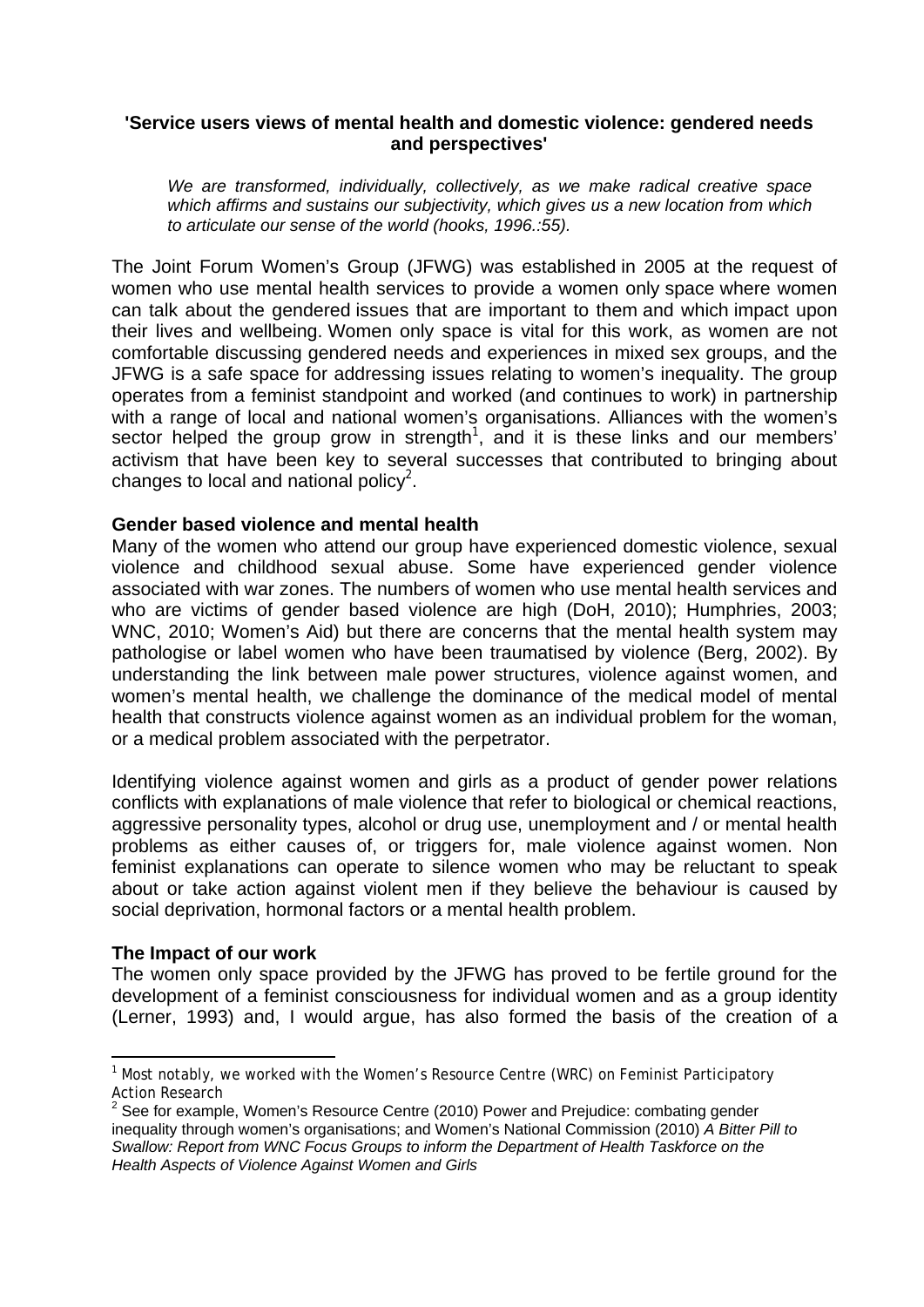feminist standpoint, in that the work of the group is a political struggle to give women a voice to oppose gender oppression in arenas in which service users' ideas and agendas can be largely male dominated or 'gender blind' (Harding, 2004).

The work of the JFWG has caused some tension within the mixed sex organisation, with some male service users expressing vocal hostility to women's views on gender based violence and the need for single sex services. This has been experienced as a form of violence against women by some members of the JFWG. Although there was clear managerial support for the JFWG, an outcome of this problem was to drive the JFWG 'underground' within the organisation, which has implications for the ability of mainstream mixed sex service user groups to be able to organise freely and openly around women's issues from a feminist perspective (Lewis, 2009; WRC, 2010).

In spite of this, the JFWG has had notable success in its lobbying work. By providing a socially inclusive and supportive women only environment in which women service users can gain encouragement, support, knowledge, confidence and skills we empower women to have a voice and be able to engage with and influence areas of public policy where women do not often have a voice, but which greatly affect women's lives. We push for a gender analysis to be applied in community engagement initiatives, and by commissioners and decision makers in statutory organisations. Through our work we aim to ensure women's voices are at the forefront of discussions on key issues that impact on women and girls locally and nationally, such as the need for single sex services, the links between gender based violence and women's mental health, and the impact of commercial sexual exploitation on women's safety and wellbeing. Although we have lost our core funding, the JFWG is determined to find alternative ways for its voice to be heard.

Berg (2002) 'The PTSD Diagnosis: is it good for women?' *Affilia* vol 17, 55-68

DOH (2010) *Improving Services for Women and Child Victims of Violence: The Department of Health Action Plan* 

Harding, S (2004) Introduction to *The Feminist Standpoint Theory Reader,* London: Routledge

hooks, b (1996) `Choosing the Margin as a Space of Radical Openness` in Garry and Pearsall, *Women, Knowledge and Reality* London: Routledge

Humphries, C (2003) Mental Health and Domestic Violence: a research overview

Lerner, G (1993) *The Creation of a Feminist Consciousness* Oxford University Press

Lewis, L (2009) 'Mental health and human rights: a common agenda for service user/survivor and women's groups?' *Policy and Politics* vol 37 no 1